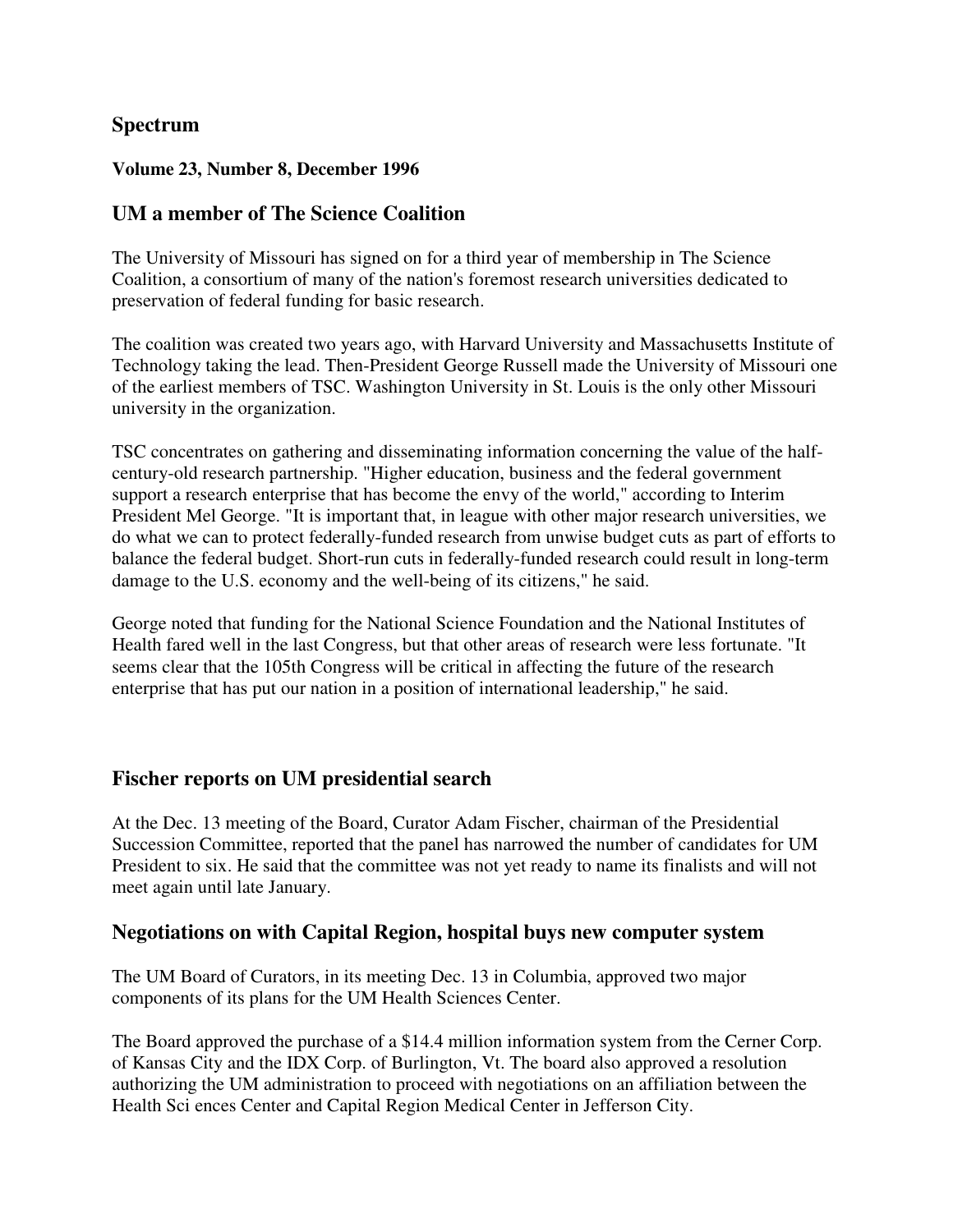The university will pay Cerner about \$9.6 million and IDX about \$4.7 million for their respective services. The software to be acquired from the two vendors within the next three years is necessary for the hospital to manage patient health, measure clinical outcomes, improve operating efficiencies, track patients and reduce costs. The new software will replace systems that are obsolete.

While the proposed affiliation with Capital Region will require final approval by the curators, the board did authorize its administrators to negotiate with the goal of developing a specific organizational structure. The resolution calls for the "establishment of a wholly-owned subsidiary of the University with authority to affiliate with health-care providers," said UM Executive Vice President Jim McGill. The proposed affiliation will not be a merger, and no transfer of assets will be a part of the agreement.

MU School of Medicine Dean Lester Bryant told the curators that "operating the hospital in a cost-effective manner would be impossible if we continue to be held back by the existing system."

The curators, president, and MU chancellor would remain atop the organizational structure, but would appoint the board of a "parent/subsidiary" that would oversee the development of a network of affiliates and coordinate its activities. The network would include Capital Region, other not -for-profit hospitals and possibly a for-profit subsidiary.

The resolution approved by the board also calls for the administration to present a progress report on the proposed affiliation at the next meeting of the curators, Jan. 30-31 in St. Louis.

The board also approved the hiring of a consultant to perform space planning and facility development for the hospital facility and School of Medicine.

The purpose of the planning work is to address the expansion of the emergency room department, relocation of medical records and renovation or relocation of units in the hospital that were affected by the critical care addition, as well as some academic units in the medical school.

# **Horne elected 1997 president of Board of Curators**



Malaika Horne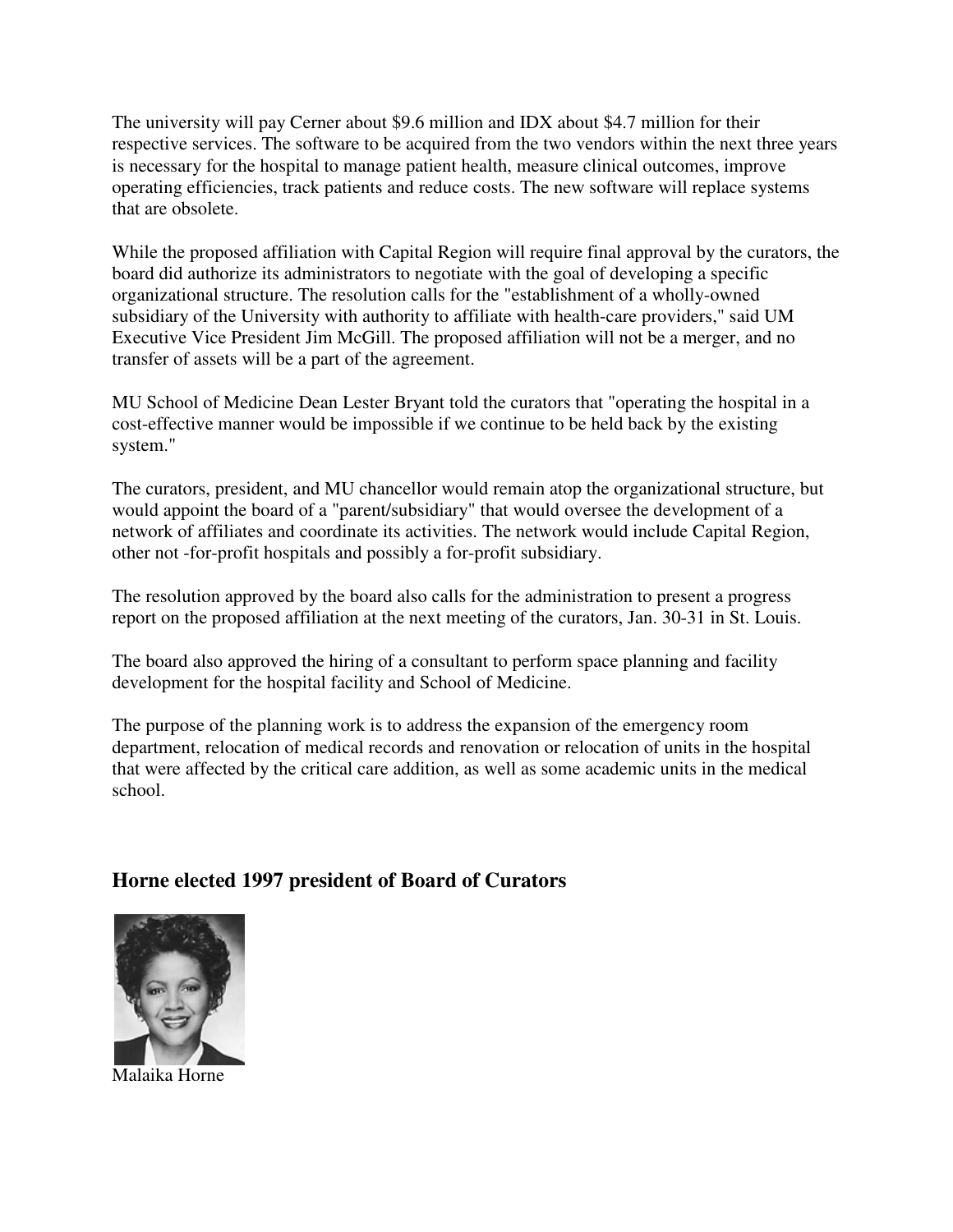

Theodore Beckett

The UM Board of Curators elected Malaika B. Horne of St. Louis as 1997 president Dec. 13.

Horne was appointed in 1994 to fill the unexpired term of Cynthia Thompson, who resigned from the board when she moved out of state. Horne served as vice president, chair of the executive committee and chair of the board's academic affairs committee in 1996.

In comments following her election, Horne commended Board members for their "selfless service and their abiding commitment to advancing the University academically and professionally....For few know about the extent of our time and energy" invested and the careful and serious thought "required of curators as policymakers, as stewards and as leaders of the only public research institution in Missouri."

Horne received a bachelor's degree in sociology from UM-St. Louis, a master's in urban affairs and a doctorate in public policy analysis and administration from St. Louis University, as well as a degree in psychiatric epidemiology from the Washington University School of Medicine.

Horne is chief operations officer at Haley Travel Service. Since 1991 she has served as an adjunct professor at Webster University, teaching classes on cultural pluralism. Horne also is president of Fully Realized Characters, Inc., which focuses on management of cultural sensitivity training for non-profit agencies.

From 1974 to 1994, Horne was managing director of the Narcotics Service Council, Inc., which provided project support to five departments at a comprehensive drug treatment center.

"Public policy research and other research should continue to support one of our major aims to make sure that the University of Missouri System is the finest, most competitive institution ever without sacrificing compassion and goodwill," Horne said.

The board also elected Theodore C. Beckett of Kansas City as its vice president. Beckett, who was appointed to the board in 1995, chairs the University Hospital and Health Sciences Committee and the Resources and Planning Committee and is a member of the Finance Committee.

Beckett received a bachelor of science degree in business administration (accounting) in 1950, and a Juris Doctor degree in 1957, both from UM -Columbia, where he was a political science instructor from 1956 to 57. He is managing partner of the law firm of Beckett, Lolli & Bartunek.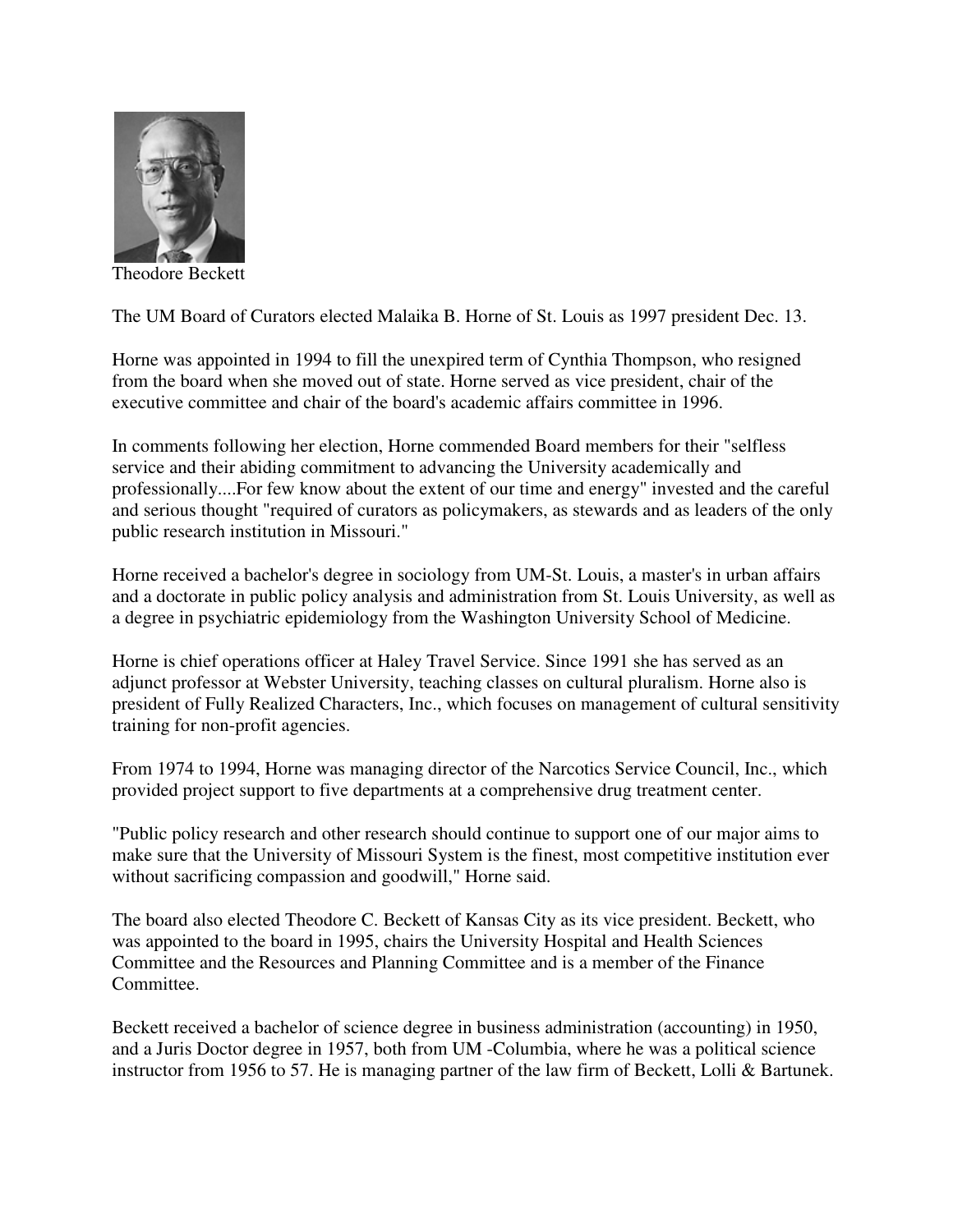## **Technology success story told by Curator McHugh**

At the Dec. 13 Board meeting, Curator James McHugh reviewed the University System and the campuses' accomplishments in telecommunications technology during the last four years. His report highlighted the development and expansion of programming offered by Telecommunication Community Resource Centers (TCRCs), the Institute for Instructional Development and the Missouri Video Network.

"This record of achievement was made possible through the process of long-range planning,"McHugh said. "One of the biggest mistakes that can be made is to underestimate the possibilities of technological developments." He urged the Board to focus on planning and to incorporate information technology in the process.

"The role of the Board of Curators is to give the University administration clear and definitive guidance in the area of telecommunications technology," he said. He identified the challenges facing the Board as needs assessment, program development and program evaluation.

McHugh said to date, three TCRCs are open in Poplar Bluff, Camdenton and Portageville. In January four more will open at the Mineral Area Community College, in Mexico, in Nevada and in Maryville. In March another will open in Kirksville and two more are planned.

Curators also viewed a 10-minute videotape produced by UM-St. Louis highlighting telecommunications projects on each of the campuses and then heard reports from each of the chancellors on additional uses of telecommunications technology.

### **University-wide Administrative Systems Project gets underway**

Today's universities are huge, complex academic enterprises. To manage them, administrators depend on systems and processes that consume prodigious amounts of time, effort and paper. These processes include such varied activities as registering students, managing grants and con tracts, paying employees, purchasing supplies and equipment and developing budgets.

In today's rapidly changing environment, what is the best way to deliver more efficient and effective services to students, faculty and staff? How can universities use the latest in technological developments to improve processes and enhance service? Is the right technology available at a reasonable cost to do the job? A new initiative at the University of Missouri is looking for the answers to these questions.

University officials have begun reviewing the University's administrative systems to identify opportunities for improvement. In October, the Board of Curators authorized Interim President Mel George to develop a comprehensive plan to revamp administrative processes and supporting systems.

In a progress report to the Board Dec. 13, George said that he has appointed a broad-based, University-wide committee to develop a plan to to make the core business and service processes of the University more efficient and user-friendly. The Administrative Systems Project (ASP)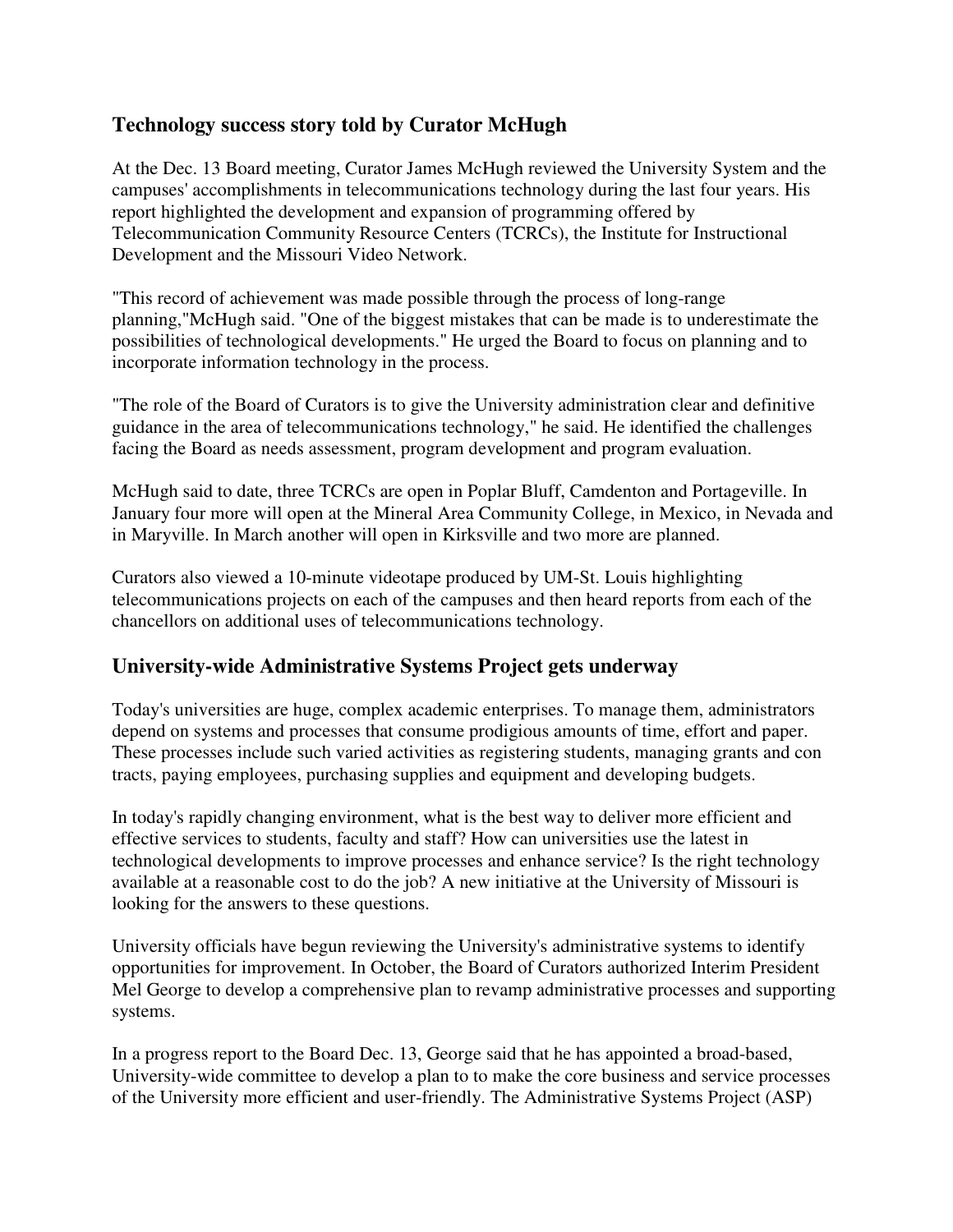Committee, comprising 30 representatives from all four campuses of the University plus central administration. It met for the first time Dec. 6. With the help of the Coopers and Lybrand Higher Education Consulting Group, the committee has begun looking at the areas of finance and human re sources systems.

The committee is building on the work of the Student Systems Planning Group and several other quality improvement studies as it develops a vision statement, goals and strategies. The consultants currently are conducting on-site interviews with key administrators, departmental managers and support staff throughout the University. Findings will be included in the committee's report to President George.

At the Board's Jan. 30-31 meeting in St. Louis, George plans to report to curators on the opportunities for process and structural change, an analysis of the enabling technology needed to support the change and an estimate of the costs related to implementation. If there is a compelling case to be made for making changes, the Board will be asked to approve the project for further development.

If the Board approves, the ASP committee will solicit additional counsel and participation on each of the campuses, develop a plan to manage the change process, evaluate staffing capacity and capability needed to implement the changes and evaluate and select enabling technology. George said that his goal is to have the study and planning process completed in time to present a full report to the incoming president next summer. George anticipates that the report will be a useful planning resource to the new president.

The Administrative Systems Project Committee is actively seeking information from University employees and students.

Faculty, staff and students may participate in the information gathering phase by contacting a local member of the ASP committee (see list below), or by contacting committee chair Nikki Krawitz. Information about the committee's work also is available through the University's homepage. The address is http://www.system.missouri.edu/urel/main/second/asp.htm.

# **Administrative Systems Project (ASP) Committee**

#### University of Missouri System

**Shirley DeJarnette,** Assistant Vice Pres., Investment & Banking, 215 Univ. Hall; **Larry Gates,**  Assistant Vice Pres., Planning & Budget, 104 Univ. Hall; **Ken Hutchinson,** Associate Vice Pres., Human Resources, 215 Univ.Hall; **Nikki Krawitz,** Consultant to the Executive Vice Pres., 215 Univ. Hall; Jim Weaver, Controller, 118 Univ. Hall.

#### University of Missouri Columbia

**Barb Breen,** Mgr., Business / Fiscal Operations, W1025 Eng. Bldg. East; **Gerald Buening,** Professor, Vet. Microbiology, 203 Vet Med; **Dick Dowdy,** Assoc. Prof., Food Science &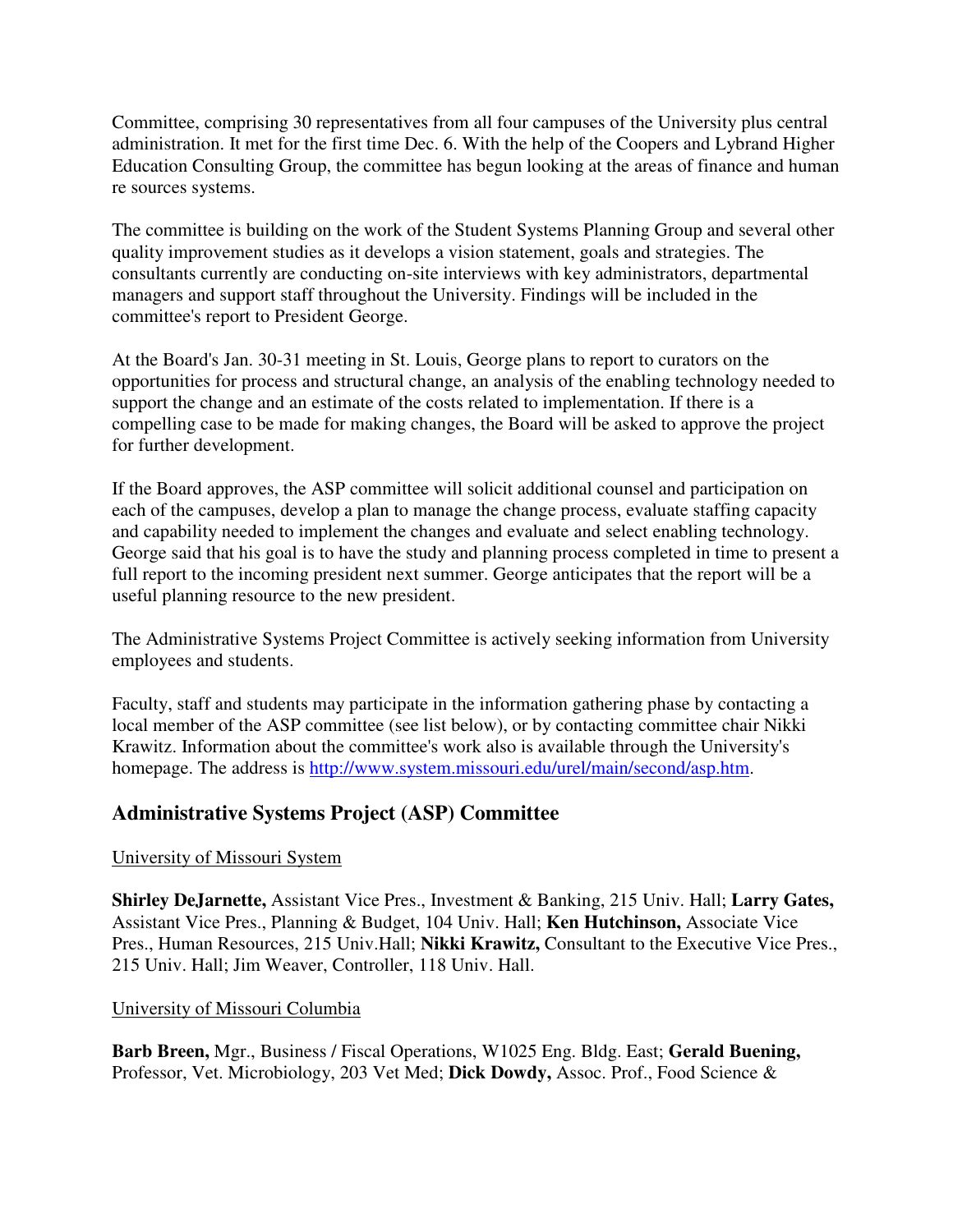Nutrition; 114 Gwynn Hall, **Tom Sadowski,** Director, Accounting, 325 Jesse Hall; **Karen Touzeau,** Assistant Vice Chanc. Human Resources, 103 Heinkel Bldg.

#### University of Missouri Health Sciences Center

**Marjorie Marberry,** Dir. Budgets & Analy., MA 2122 Med Sci.; **Donna Otto,** Associate Director, Dc100.00 1W17; **Sharon Yaeger,** Manager, Hosp. Acct., Dc001.00 Acct.

#### University of Missouri Rolla

**Camille Consolvo,** Asst. to Vice Chancellor Student Affairs, 106 Norwood Hall; **Edward Hale,** Chair & Professor of Physics, 102 Physics; **Carol Heddinghaus,** Director, Inst. Research/ Budget Planning, 207 Parker Hall; **Mo Qayoumi,** Vice Chancellor, Admin. Services, 210 Parker Hall.

#### University of Missouri Kansas City

**Larry Dietz,** Assoc. Vice Chancellor, Student Affairs, 336C Admin.Center; **Diane Dunfee,** Supervisor, Human Res., 211B Student Serv. Bldg; **Ron MacQuarrie,** Vice Provost, Research, 342 Admin. Center; **Janet Stratton,** Director, Ext. Programs, 360A Admin. Center; **John Ward,** Chair, Professor Dept. of Economics, 310 Haag Hall.

#### University of Missouri St. Louis

**Debra Braun,** Administrative Associate I, 318 Lucas Hall; **Deborah Burris,** Asst. Dir., Equal Opportn., 414 Woods Hall; **Gloria Leonard,** Director, Business Serv., 201 General Serv. Bldg.; **Douglas Smith,** Professor, Mgmt. Science & Info. Systems, 220 Computer Center Bldg.; **Larry Westermeyer,** Director, Computing & Network Services, 451 Computer Center Building.

#### Internal Consultants to Committee

**Bonnie Bourne,** CQI Coordinator, 118 Univ. Hall; Barb Harris, Assoc. Director, MIS, 401 Clark Hall; Linsey Williams, Director, MIS, 401 Clark Hall.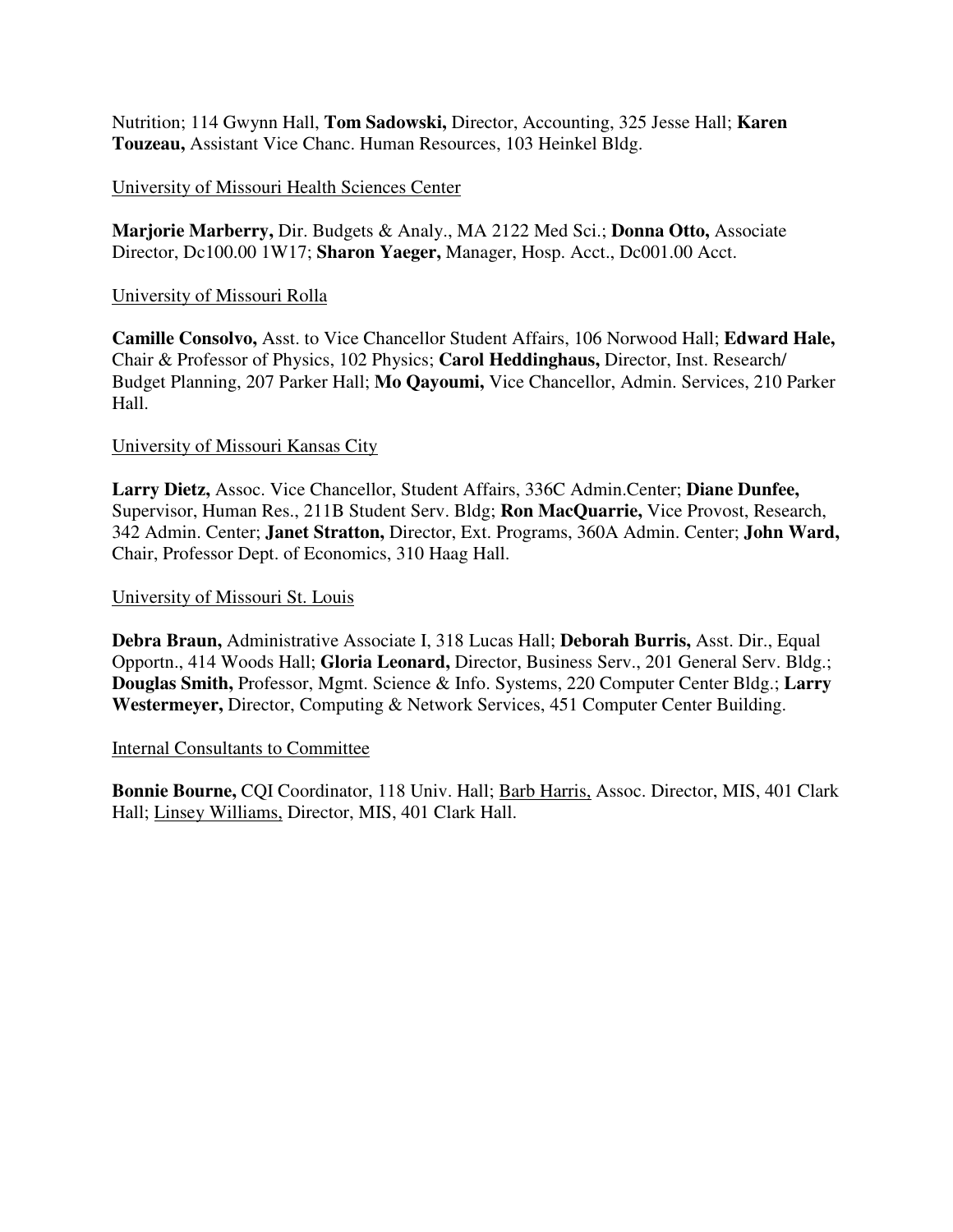### **President Ratchford publishes memoirs**



Board of Curators President Fred L. Hall, Jr., presented the official advance copy of My Years at the University of Missouri to its author, UM President Emeritus C. Brice Ratchford, in a brief ceremony Dec. 13, during the Board of Curators meeting on the UM-Columbia campus.

Publication of the memoirs of UM President Emeritus C. Brice Ratchford, 15th president of the University of Missouri, was announced at a luncheon meeting of the Board of Curators Friday, Dec. 13.

The account, *My Years at the University of Missouri,* covers the time since Betty and Brice Ratchford came to the University of Missouri in 1959 through his post-presidential sabbatical at Kansas State University. The account, however, concentrates on Ratchford's years as Director of Extension and his efforts that brought the organization to national prominence.

Board of Curators President Fred L. Hall, Jr. expressed his thanks for the Ratchfords' decision to come to Missouri from their native North Carolina nearly 40 years ago and for Brice Ratchford's willingness to record his recollections "for the benefit of all who care about our great university." The book, he said, is a "most valuable addition to the legacy for which the Board of Curators continues to be responsible."

### **Law requires 'lobbyists' to report**

#### **"Lobbyists who violate these provisions can be convicted of a class B misdemeanor, punishable by up to six months imprisonment and a fine of \$500 on their first offense."**

If you are a University employee and in the ordinary course of your work you attempt to influence any action by any state official, employee, department, division, agency, board or commission, or to influence any official action on any matter before the legislature, you are probably a "lobby ist" under the Missouri Ethics Law, required to register and perhaps file periodic reports with the Missouri Ethics Commission.

Lobbyists are required to register with the Missouri Ethics Commission within five days after beginning lobbyist activities, and to file an updating statement within a week of any change of employment or representation. Those who do not intend to make total expenditures of \$50 or more during any reporting period (Jan. 1 to June 30, or July 1 to Dec.30), may at the time of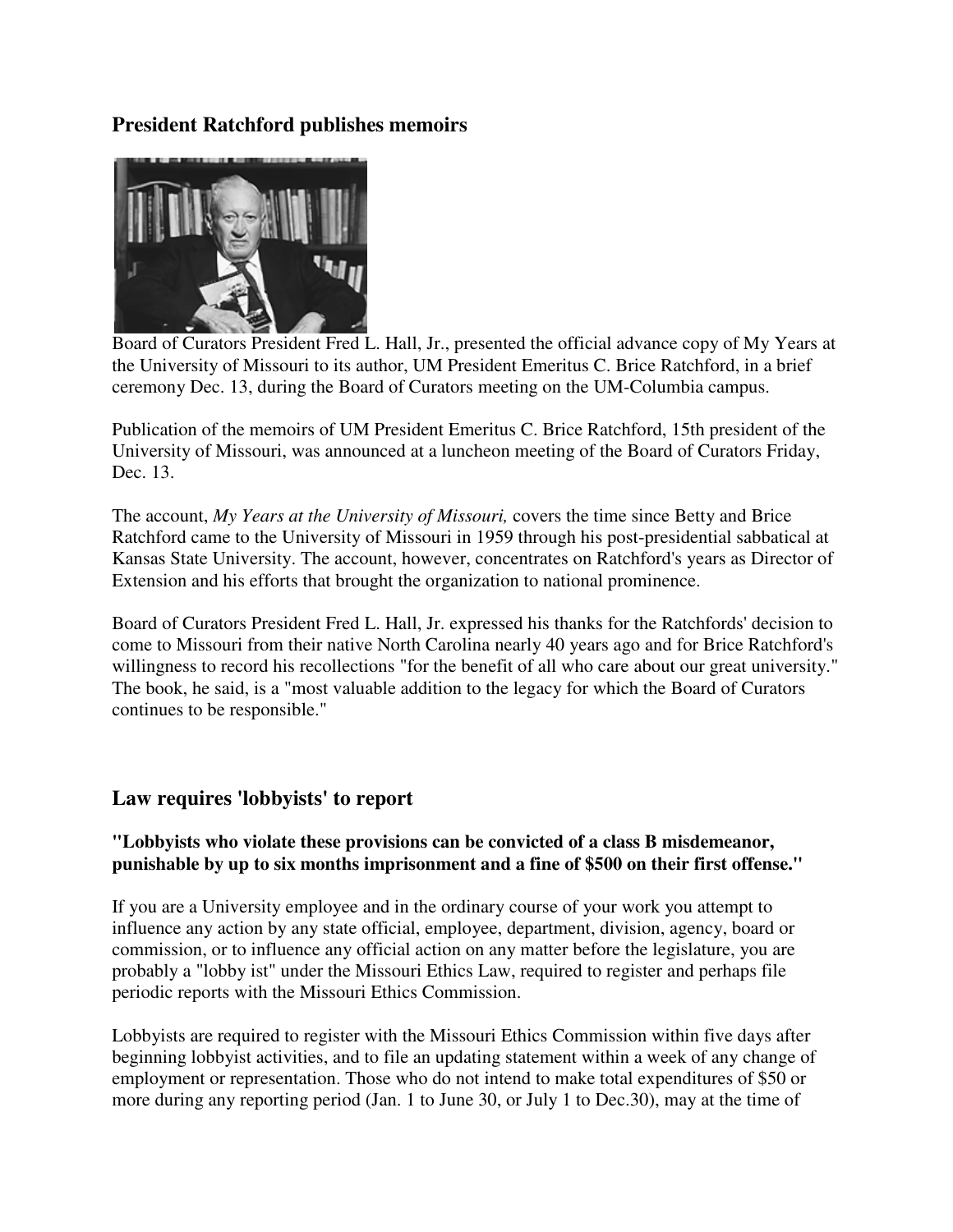registration and annually thereafter file a statement of limited activity, and will not be required to make itemized reports of expenditures each reporting period.

Otherwise, lobbyists are required to file reports at the end of each reporting period detailing all expenditures made on behalf of a public official, his or her staff, employees, spouse or dependent children. Such expenditures include, but are not limited to, entertainment, food, honoraria and gifts.

Lobbyists who violate these provisions can be convicted of a class B misdemeanor, punishable by up to six months imprisonment and a fine of \$500 on their first offense. Subsequent convictions, class D felonies, carry a punishment of up to five years imprisonment and a \$5,000 fine. In addition, no person shall knowingly employ a person who is required, but fails, to register as a lobbyist, and any lobbyist who fails to comply is prohibited from registering as a lobbyist or engaging in lobbying activities for two years.

Since 1990, Missouri has had in effect an ethics law having two components. One component requires certain state officials, including those designated by the University as decisionmakers, to disclose financial interests. The other component requires those who "lobby" the state or its employees to identify themselves, indicate whether they expend money in doing so, and, if so, to disclose how and for whom the money is spent. Each of the two components has different filing requirements.

University employees may fall under either component or both. Those designated as decisionmakers by the University are provided information about filing with the Ethics Commission when notified of their designation. Individuals, however, must determine for themselves whether their contacts with state agencies or the legislature are such that they meet the statutory definition of a lobbyist and, thus, whether they must make the appropriate filings.

University employees who have questions concerning the applicability of the lobbying requirement to their activities may contact Jim Snider, assistant to the president for governmental relations, at 573-882-4456.

Forms are available from the Missouri Ethics Commission, P.O. Box 1370, Jefferson City, MO 65102, phone 573-751-2020 or 800-392-8660.

### **Lehmkuhle named acting Vice President for Academic Affair**

Stephen Lehmkuhle, 45, professor of optometry, University of Missouri-St. Louis, and faculty fellow in the University of Missouri System's office of the vice president for academic affairs, has been appointed acting vice president by UM System President Melvin D. George.

Lehmkuhle will serve in the absence of Richard L. Wallace, vice president for academic affairs, who was appointed interim chancellor at the University of Missouri-Columbia July 18, 1996.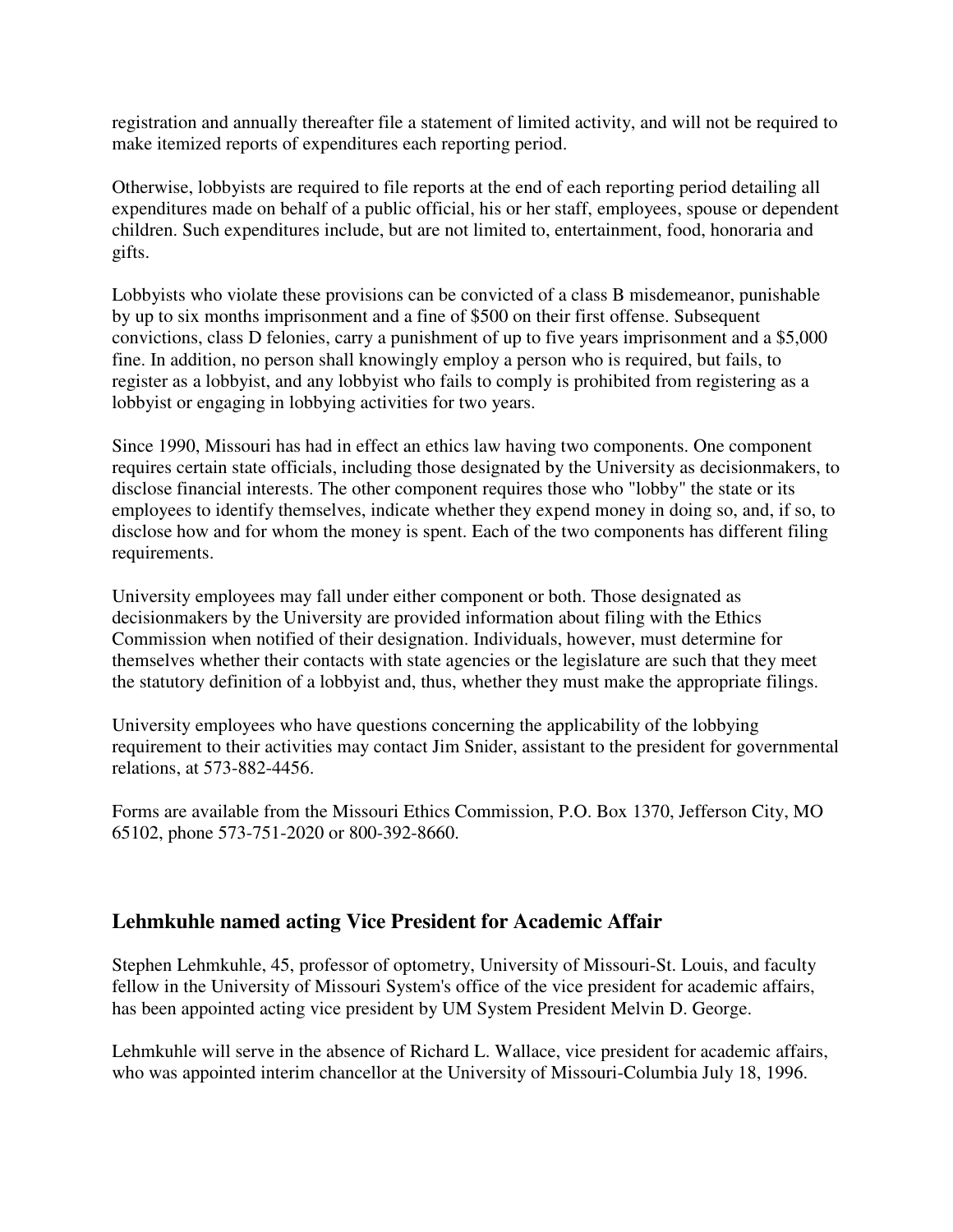"Steve Lehmkuhle is an outstanding teacher and researcher and a young man with excellent interpersonal and administrative skills," George said. "We're fortunate at this juncture to have him already working as part of our team; and this appointment only helps to formalize the operation in existence since Vice President Richard Wallace accepted his assignment at MU."

Lehmkuhle received his B.S. degree in psychology in 1973 from Wright State University and his Ph.D., also in psychology, in 1977 from Vanderbilt University. He was a postdoctoral fellow from 1977 to 1979 in the Department of Anatomy at the University of Virginia and assistant professor of psychology at Brown University from 1979 to 1985.

He joined UM-St. Louis in 1985 as associate professor in the school of optometry and was promoted to professor in 1994. He served as chair of UMSL's Faculty Senate from 1993 to 1995.

Lehmkuhle helped develop the educational software InSight and InSight 2InColor that has been used in more than 100 universities throughout the world to teach the principles of visual perception. He has received more than \$500,000 in research grants and is the author of more than 50 articles that have appeared in such publications as *New England Journal of Medicine, Vision Research and Science.*

In 1994, he received the Galileo Award for research excellence in children's vision and learning from the American Foundation of Vision Awareness.

### **University switches from Diners to GE Mastercard**

#### **"All Diners cardholders will be issued a MasterCard corporate card to be used for University travel related expenses. A security code will be necessary to activate the card."**

Beginning Jan. 1, the University of Missouri has a new MasterCard corporate card program with GE Capital Financial. This program will replace the Diners Club Program which will expire on January 31, 1997.

All current Diners cardholders will automatically be issued a MasterCard corporate card to be used for University travel-related expenses. A security code will be necessary to activate the card. The procedures to follow for activation will be included with the card.

Although the University does not require use of the corporate card for University-related travel expenses, it strongly encourages participation in this program, particularly when renting a vehicle because of the insurance provided. Some benefits associated with the new MasterCard program are:

- Wide Acceptance more than 12.7 million merchants worldwide.
- **Toll-Free Customer Service Worldwide,** 24-hours/day, 365 days/year.
- **No Annual Fee.**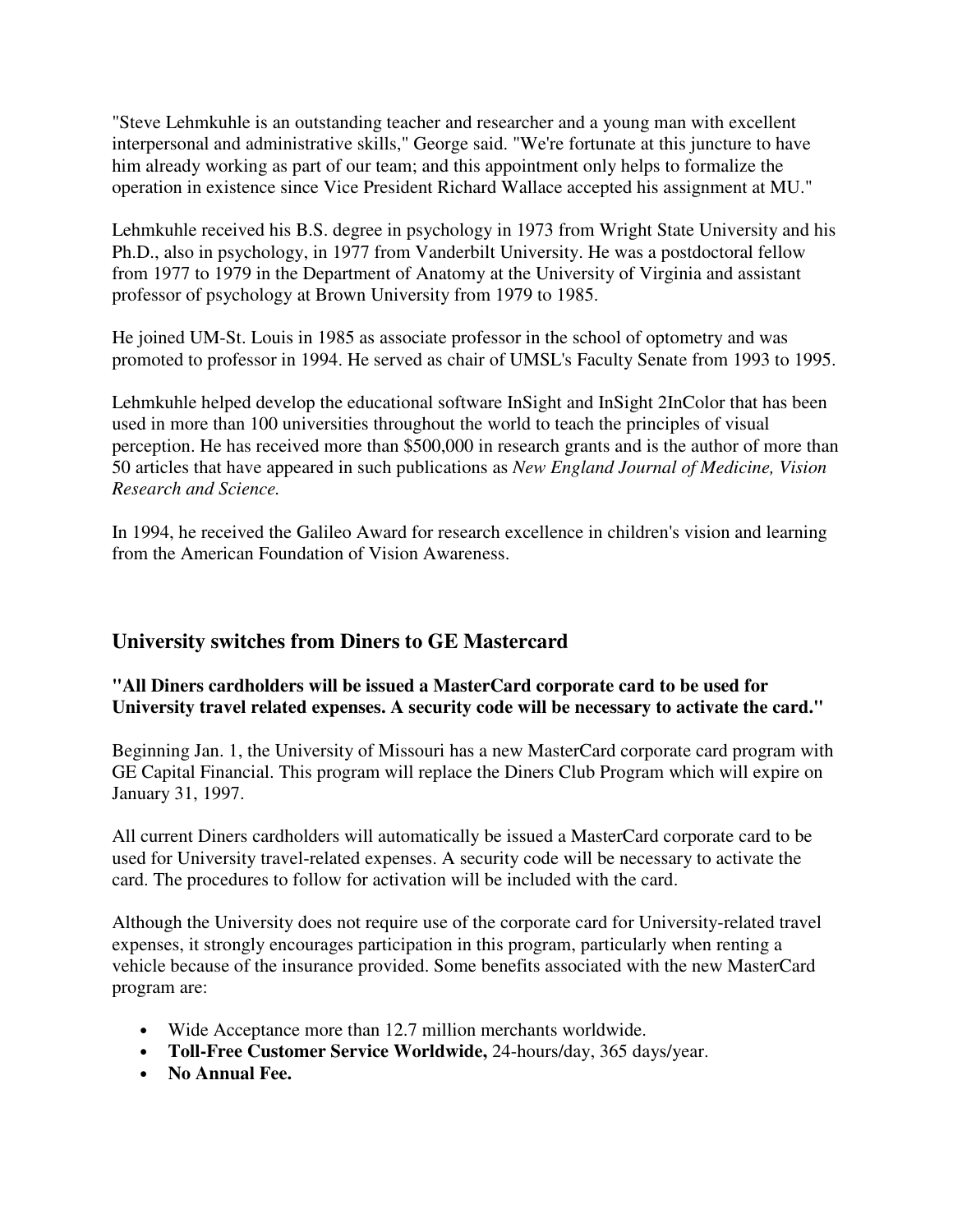- **ATM Cash Advances.** \$2.00 minimum or 2.5% Cash Advance fee. (First Cash Advance fee per trip reimbursed by University).
- **250,000 ATM's worldwide** in all major networks.
- **Automatic 24-Hour Primary Insurance Coverage.**
- **Full Value Primary Car Rental Collision/Loss Damage Waiver** for both domestic and international rentals. Includes: rental charges for a replacement vehicle, loss or damage to the rental car due to vandalism, theft, fire, storm, etc.
- **\$200,000 Common Carrier Accidental Death and Dismemberment** while traveling by airplane, taxi, bus or boat where fare is charged to corporate card individual or ghost account.
- **Up to \$1,250 Secondary Baggage Insurance** when common carrier tickets charged to corporate individual or ghost account and loss due to theft or misdirection by the carrier.
- **Emergency Card Replacement.**
- **Foreign Currency Conversion.**
- **Automatic Enrollment in MasterTravel Program:**
	- o Pre-Trip Information
	- o Assistance with replacement of lost/stolen airline tickets, passports, etc.
	- o Assistance in transporting replacement items in event airline or other common carrier loses luggage
	- o Assistance with unexpected changes in travel arrangements
- **Automatic Enrollment in MasterAssist Medical Protection Program:**
	- o (NOTE: This service is above and beyond the University's basic health care plan and in order to make certain that coverage is provided under your health care program, follow the normal instructions under that program prior to using this MasterCard service.)
	- o 24-hour hotline for medical information including referrals
	- o Assistance in getting prescriptions filled or replaced
	- o Payment for transportation if moving is required for proper care
	- o Payment for recuperation in a hotel outside US up to \$75 a day for 5 days
- **Automatic Enrollment in MasterLegal Referral Service** 
	- o Assistance in locating lawyers or consulting with embassies abroad.

GE Capital Financial has more than 25 years of experience with charge card programs, along with a strong commitment to service and per formance. The University chose the company because this background of service, in addition to the wide acceptance of MasterCard will give University employees helpful assistance while traveling on business.

Questions about the corporate card program should be directed to campus travel coordinators.

# **Direct deposit reimbursement provides convenience for University employees**

Beginning Jan. 13, 1997, University employees will be able to have their travel reimbursements and other accounts payable payments direct deposited to their bank accounts. This change is a recommendation from the system-wide continuous quality improvement travel team who found that employees were concerned about the infrequency of weekly check writing and the need to simplify the reimbursement process.